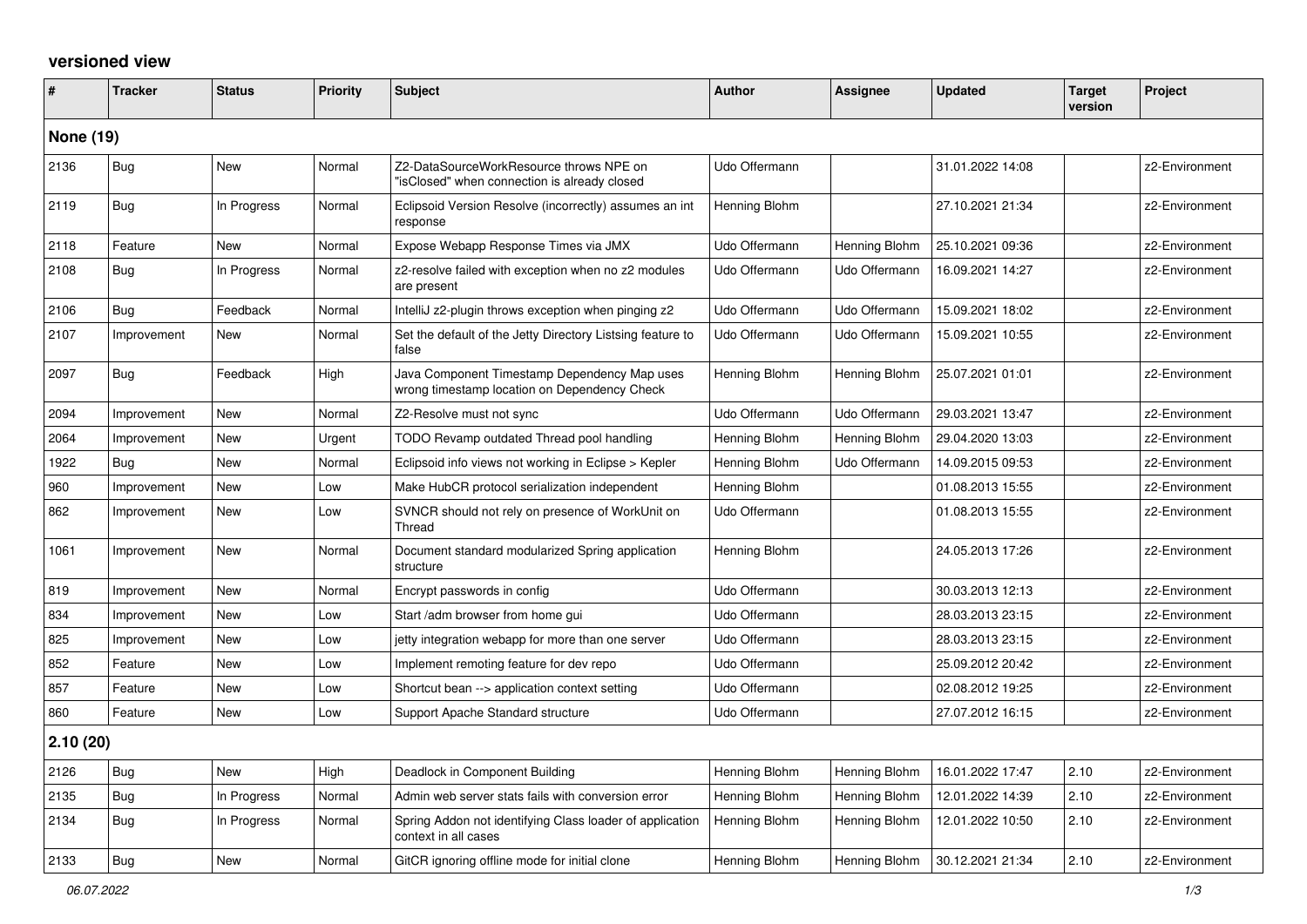| #         | <b>Tracker</b> | <b>Status</b> | <b>Priority</b> | Subject                                                                                   | Author        | <b>Assignee</b> | <b>Updated</b>   | <b>Target</b><br>version | Project        |
|-----------|----------------|---------------|-----------------|-------------------------------------------------------------------------------------------|---------------|-----------------|------------------|--------------------------|----------------|
| 2101      | Feature        | New           | Normal          | Z2-Info Pane as z2 webapp                                                                 | Udo Offermann | Henning Blohm   | 13.09.2021 14:14 | 2.10                     | z2-Environment |
| 2078      | Improvement    | New           | Normal          | Drop gitcr compatibility handling of refs/remotes/origin/                                 | Henning Blohm | Henning Blohm   | 18.08.2021 22:57 | 2.10                     | z2-Environment |
| 2060      | Bug            | New           | Normal          | Eclipsoid server-side does not respond with correct z2<br>version at connection test      | Henning Blohm | Henning Blohm   | 11.07.2021 16:28 | 2.10                     | z2-Environment |
| 2059      | Improvement    | In Progress   | Normal          | Enhance standard module layout for better reload<br>performance due to impl updates.      | Henning Blohm | Henning Blohm   | 11.07.2021 16:27 | 2.10                     | z2-Environment |
| 2070      | Improvement    | New           | Normal          | Eclipsoid dependency view to include test references                                      | Henning Blohm | Udo Offermann   | 11.07.2021 16:27 | 2.10                     | z2-Environment |
| 2067      | Improvement    | New           | Normal          | Add static lookup utility methods to<br>IComponentsLookup, IComponentsManager etc.        | Henning Blohm | Henning Blohm   | 11.07.2021 11:56 | 2.10                     | z2-Environment |
| 2083      | Improvement    | In Progress   | Normal          | Implement a remote CR reducing Clone Efforts with<br><b>GitCR</b>                         | Henning Blohm | Henning Blohm   | 11.07.2021 10:59 | 2.10                     | z2-Environment |
| 2062      | Bug            | New           | Normal          | Sync not completing correctly when repo definition itself<br>is updated.                  | Henning Blohm | Henning Blohm   | 11.07.2021 10:58 | 2.10                     | z2-Environment |
| 2026      | Improvement    | New           | Normal          | Add more performance logging data                                                         | Henning Blohm | Henning Blohm   | 11.07.2021 10:58 | 2.10                     | z2-Environment |
| 1936      | Feature        | New           | Normal          | com.zfabrik.intellij.z2plugin shall reuse existing .iml files<br>when creating z2 Modules | Udo Offermann | Udo Offermann   | 11.07.2021 10:58 | 2.10                     | z2-Environment |
| 1940      | Improvement    | New           | Normal          | outdated copyright notice in Eclipsoid when installing in<br>eclipse                      | Henning Blohm | Udo Offermann   | 11.07.2021 10:58 | 2.10                     | z2-Environment |
| 1935      | Feature        | New           | Normal          | z2-plugin showing arming state on modules in project<br>view pane                         | Udo Offermann | Udo Offermann   | 11.07.2021 10:58 | 2.10                     | z2-Environment |
| 1933      | Feature        | New           | Normal          | z2-resolve should not replace unchanged files                                             | Udo Offermann | Udo Offermann   | 11.07.2021 10:58 | 2.10                     | z2-Environment |
| 2087      | Improvement    | New           | Normal          | Upgrade to Jetty 11                                                                       | Henning Blohm | Henning Blohm   | 08.04.2021 23:17 | 2.10                     | z2-Environment |
| 2091      | Improvement    | New           | Normal          | Upgrade to ECJ for Java 16                                                                | Henning Blohm | Henning Blohm   | 23.03.2021 10:57 | 2.10                     | z2-Environment |
| 2086      | Improvement    | New           | Normal          | Adapt Jakarta EE 9 and Java 16                                                            | Henning Blohm | Henning Blohm   | 23.03.2021 10:51 | 2.10                     | z2-Environment |
| 2.9.1b(1) |                |               |                 |                                                                                           |               |                 |                  |                          |                |
| 2131      | Feature        | In Progress   | Normal          | Release v2.9.1b                                                                           | Henning Blohm | Henning Blohm   | 20.12.2021 18:53 | 2.9.1 <sub>b</sub>       | z2-Environment |
| 3.0(12)   |                |               |                 |                                                                                           |               |                 |                  |                          |                |
| 1479      | Improvement    | New           | Normal          | Switch context class loader for defined z2 programming<br>models                          | Henning Blohm | Henning Blohm   | 15.04.2017 13:33 | 3.0                      | z2-Environment |
| 1881      | Improvement    | New           | Normal          | Port Maven Component Repository                                                           | Henning Blohm |                 | 15.04.2017 13:33 | 3.0                      | z2-Environment |
| 1893      | Feature        | New           | Normal          | Port reference documentation                                                              | Henning Blohm | Henning Blohm   | 15.04.2017 13:32 | 3.0                      | z2-Environment |
| 1934      | Feature        | New           | Normal          | z2-plugin "localhost mode"                                                                | Udo Offermann | Udo Offermann   | 13.11.2015 10:32 | 3.0                      | z2-Environment |
| 1931      | Feature        | New           | Normal          | z2-plugin on IntelliJ14                                                                   | Udo Offermann | Udo Offermann   | 13.11.2015 10:02 | 3.0                      | z2-Environment |
| 1896      | Feature        | New           | Normal          | Port Hadoop Job Capability to 3.0                                                         | Henning Blohm |                 | 01.06.2015 10:52 | 3.0                      | z2-Environment |
| 1886      | <b>Bug</b>     | New           | Normal          | GitCR deletes clone in some circumstances                                                 | Henning Blohm |                 | 20.02.2015 14:10 | $3.0\,$                  | z2-Environment |